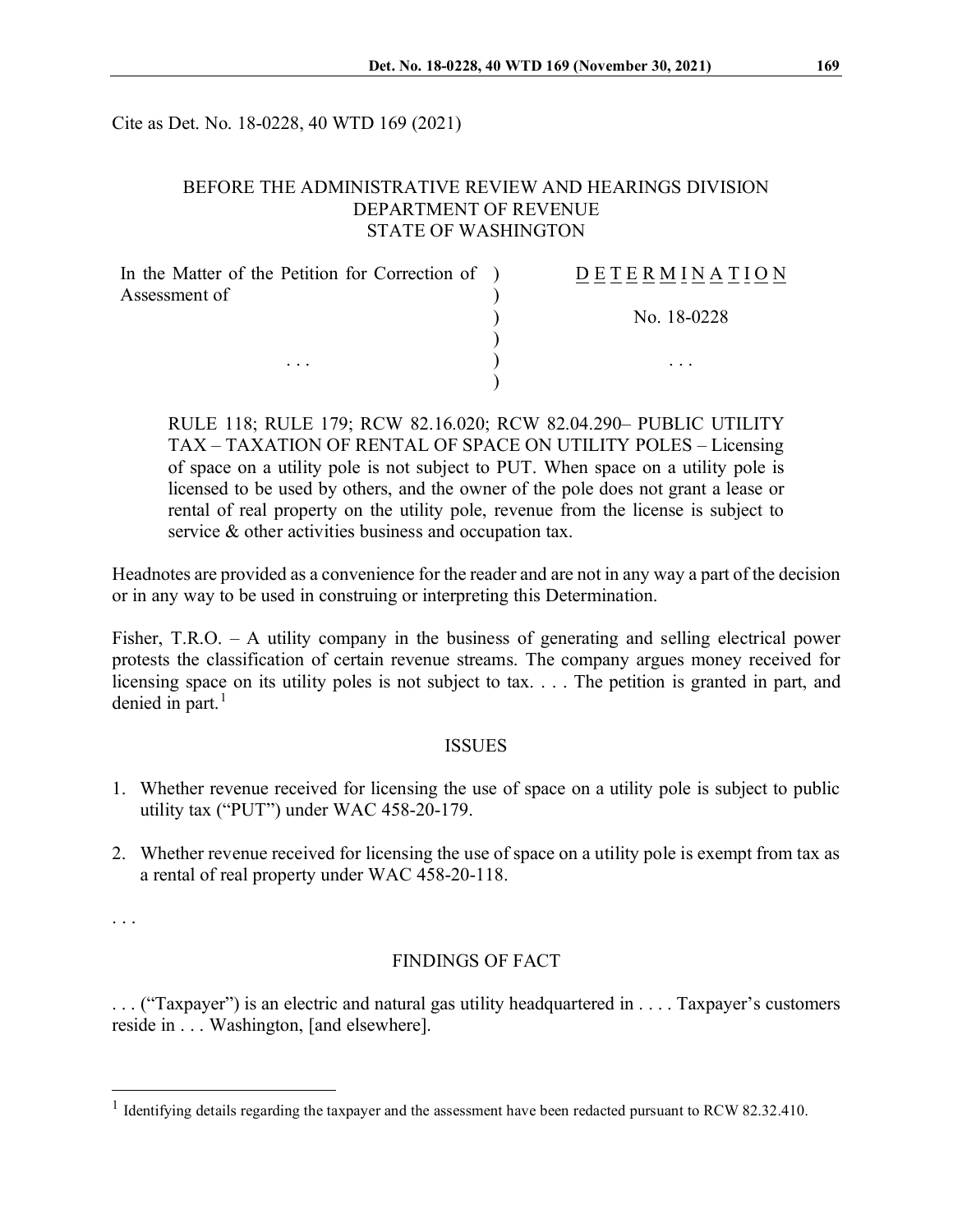The Department of Revenue ("Department") audited Taxpayer's books and records for the period of January 1, 2012, through December 31, 2015 ("Audit Period"), to determine whether Taxpayer was properly reporting its Washington tax obligations. During the Audit Period, Taxpayer reported revenue it received from cable companies and other utilities to use Taxpayer's utility poles under the Service and Other Activities business and occupation ("B&O") tax classification . . . . The Department determined that the revenue from allowing others to use Taxpayer's utility poles . . . was taxable as PUT. The Department ultimately assessed Taxpayer \$ . . . in power and light business PUT, \$ . . . in gas distribution PUT, and \$ . . . in interest; the Department credited Taxpayer with having paid \$ . . . in service and other activities B&O tax during the Audit Period.

Taxpayer timely sought administrative review regarding the revenue from the usage of its utility poles . . . .

Regarding the utility poles, Taxpayer asserted that allowing cable and other utility companies to use space on Taxpayer's utility poles was not subject to PUT or B&O tax. Taxpayer explained that the cable and other utility companies used the space to install their own equipment. Taxpayer provided a sample agreement between itself and  $[{\rm Cable \, Company}]^2$  $[{\rm Cable \, Company}]^2$  entitled . . . ("Agreement"). The Agreement labels Taxpayer as "Licensor," and [Cable Company] as "Licensee." Section 16 of the Agreement states, "No use, however, extended, of such pole under this agreement shall create or vest in Licensee any ownership or property rights therein, but Licensee's rights therein shall be and remain a mere license . . . ."

. . .

# ANALYSIS

The B&O tax is imposed for the privilege of engaging in business in Washington. RCW 82.04.220. The term "business" includes "all activities engaged in with the object of gain, benefit, or advantage to the taxpayer or another person or class, directly or indirectly." RCW 82.04.140. The measure of the tax is the gross proceeds of sales, value proceeding or accruing, or gross income of the business. RCW 82.04.220.

# A. Pole Revenue

<span id="page-1-0"></span>The B&O tax does not apply to persons in respect to a business activity to which tax liability is imposed under chapter 82.16 RCW, the code chapter imposing the public utility tax (PUT). PUT is imposed for the act or privilege of engaging within this state in any of the public service or transportation businesses listed in RCW 82.16.020, including a "light and power business," RCW 82.16.020(1)(b). A "light and power business" is defined as "the business of operating a plant or system for the generation, production or distribution of electrical energy for hire or sale and/or for the wheeling of electricity for others." RCW 82.16.010(4). "Wheeling of electricity" is "the activity of delivering or distributing electricity owned by others using power lines and equipment of the person doing the wheeling." WAC 458-20-179(303).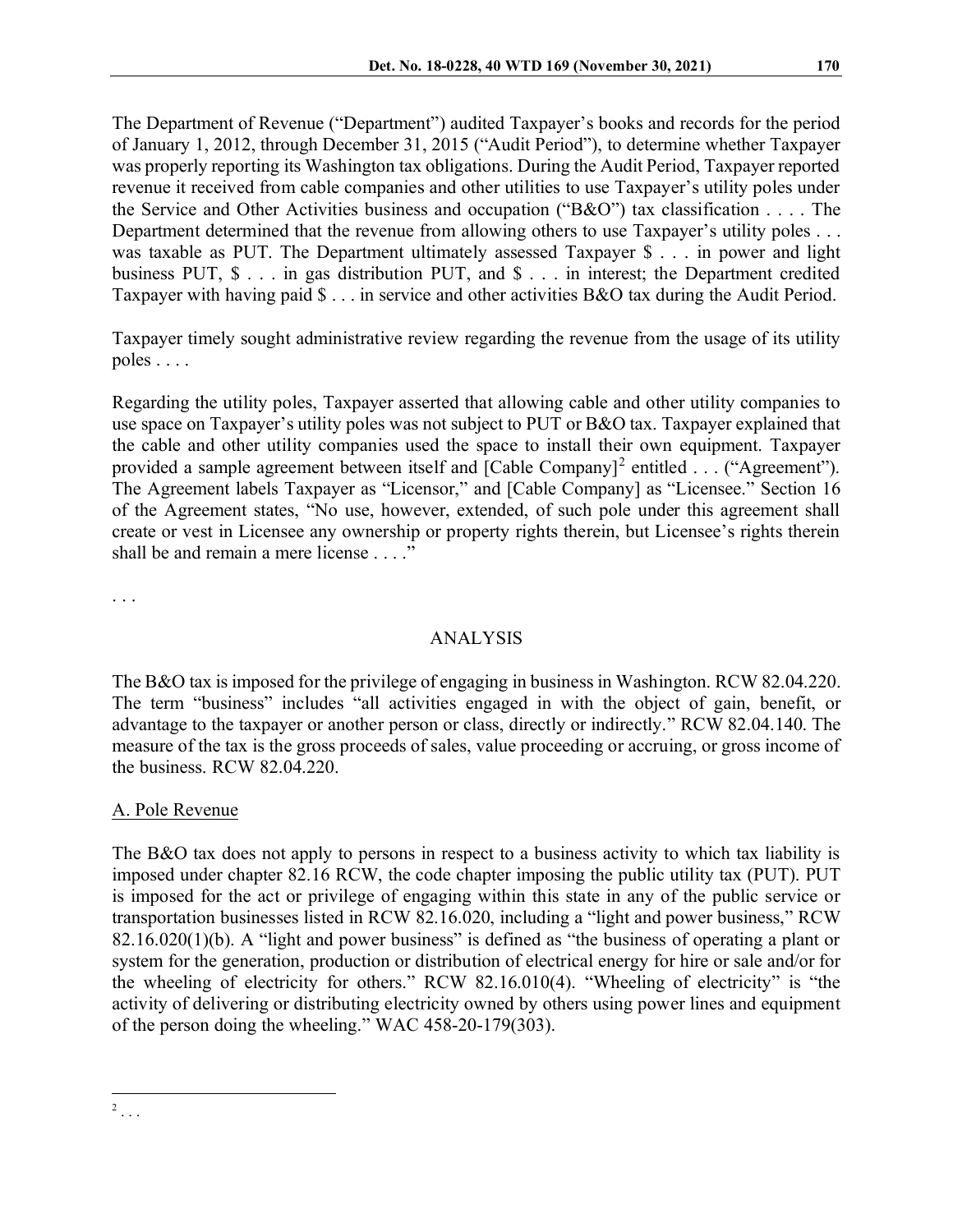The tax is computed by multiplying the "gross income of the business" by the rate specific to the particular type of business being taxed. For instance, the gross income of a light and power business is currently taxed at the rate of 3.62%. RCW 82.16.020(1)(b). The term "gross income" for the purposes of PUT means:

"Gross income" means the value proceeding or accruing from the performance of the particular public service or transportation business involved, **including operations incidental thereto**, but without any deduction on account of the cost of the commodity furnished or sold, the cost of materials used, labor costs, interest, discount, delivery costs, taxes, or any other expense whatsoever paid or accrued and without any deduction on account of losses.

RCW 82.16.010(3) (emphasis added). The term "incidental" is not defined in Chapter 82.16 RCW. When a statutory term is not defined, it is given its plain, ordinary meaning. *Garrison v. Wash. State Nursing Bd.*, 87 Wn.2d 195, 196, 550 P.2d 7 (1976). A term's ordinary meaning may be ascertained from its dictionary definition. *Id.* "Incidental" means "subordinate to something of greater importance; having a minor role." Black's Law Dictionary, 879 (10th ed. 2014).

Thus, to be subject to PUT, the gross income must be derived from the performance of the public service or transportation business at issue, or operations incidental thereto. . . .

Taxpayer claims its revenue from licensing space on its utility poles for other entities to attach and operate equipment is not subject to the PUT. We agree.

WAC 458-20-179(104)(a)<sup>[3](#page-2-0)</sup> provides that amounts derived from services that are incidental to a public utility activity are subject to PUT. WAC 458-20-179(104)(a) lists several activities that are incidental to a public utility activity, but does not list "pole contact charges" among those activities. Because the current version of the rule is silent as to pole contact charges, we must decide whether charging to use space on a utility pole qualifies as performance of the light and power business activity, or operations incidental thereto, under RCW 82.16.010(3).

Licensing of space on Taxpayer's utility pole does not constitute operating a plant or a system for the generation, production, or distribution of electrical energy for hire or sale because Taxpayer does not generate, produce, or distribute electrical energy for sale through Licensee's equipment attached to Taxpayer's poles. RCW 82.16.010(4). Additionally, Taxpayer is not wheeling the electricity because wheeling of electricity requires delivery or distribution of electricity owned by others through the wheeler's own equipment. WAC 458-20-179(303). Taxpayer does not own Licensee's equipment attached to Taxpayer's poles, or any electricity distributed through such equipment.

Furthermore, the licensing of space on the poles is not incidental to Taxpayer's business of generating, producing, or distributing electrical energy for sale. In *King County Water*, the Washington Supreme Court noted "[t]he phrase 'including operations incidental thereto' is governed by the specific words 'performance of the business' . . ." 58 Wn.2d at 286. Taxpayer generates, produces, and distributes the same amount of electrical energy regardless of whether

<span id="page-2-0"></span> $3 \ldots$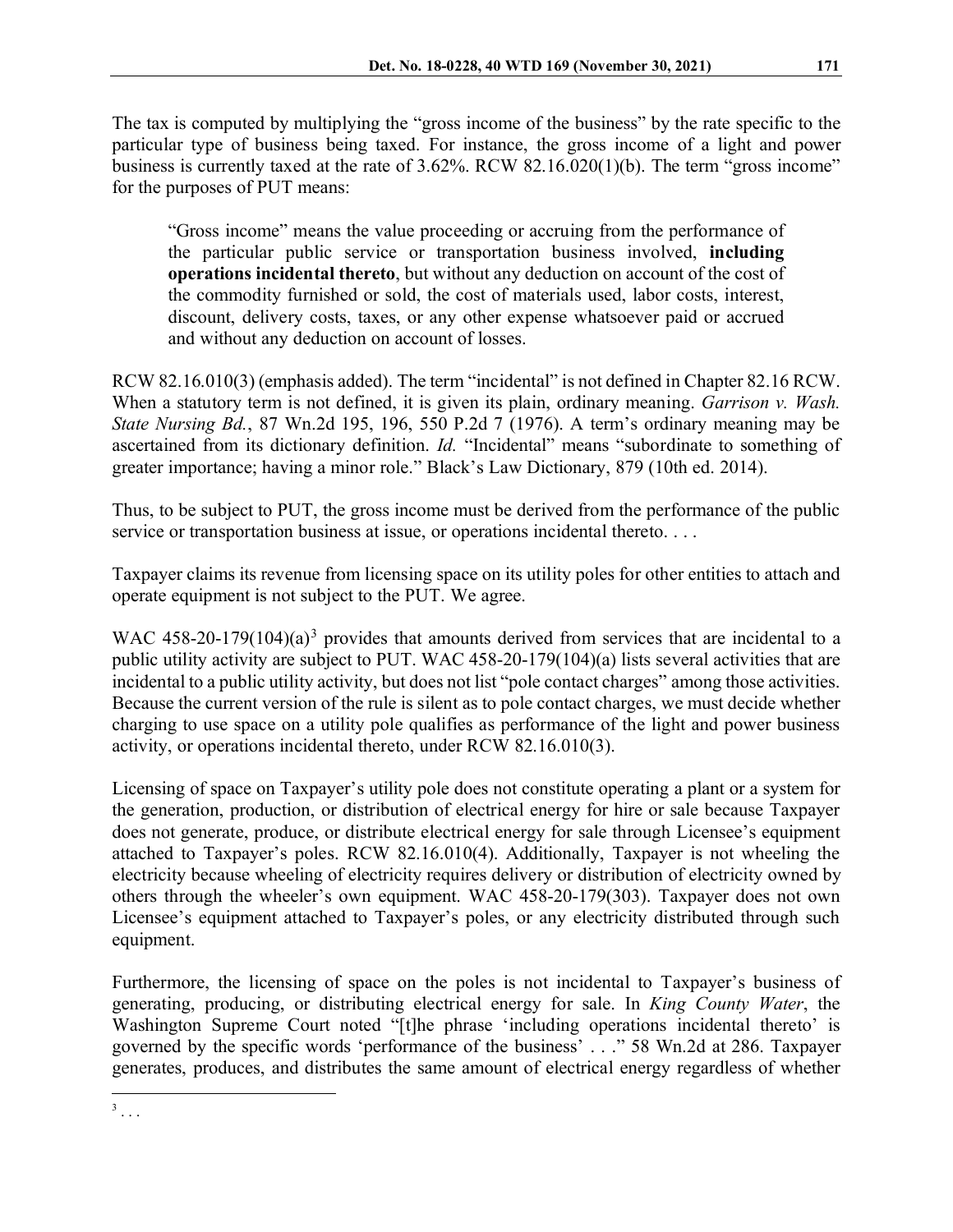Taxpayer licenses out space on its poles. "Incidental" means having a minor role. Black's Law Dictionary (10th ed. 2004). The licensing of space on Taxpayer's poles plays no role and has no effect on Taxpayer's performance of its light and power business. Accordingly, we conclude that, Taxpayer's revenue from licensing space on the poles was not subject to PUT because it was not part of, or incidental to, Taxpayer's light and power business.

Because Taxpayer's licensing of space on the poles is not subject to PUT, Taxpayer's revenue is generally subject to the B&O tax, unless an exemption applies. *City of Kennewick*, 67 Wn.2d at 593-4. Taxpayer asserts its pole contract revenue is exempt from B&O tax under WAC 458-20- 118(1), which exempts amounts received from the rental of real estate from B&O tax.

WAC 458-20-118 draws a distinction between a rental of real property and a license to use real estate:

(2) A lease or rental of real property conveys an estate or interest in a certain designated area of real property with an exclusive right in the lessee of continuous possession against the world, including the owner, and grants to the lessee the absolute right of control and occupancy during the term of the lease or rental agreement. . . .

(3) A license grants merely a right to use the real property of another but does not confer exclusive control or dominion over the same. Usually, where the grant conveys only a license to use, the owner controls such things as lighting, heating, cleaning, repairing, and opening and closing the premises.

WAC 458-20-118(2)-(3).

Here, the sample contract provided by Taxpayer makes clear that Taxpayer maintains control over the poles. The Agreement labels Taxpayer as "Licensor" and the entity using space on the pole as "Licensee," which indicates Taxpayer thought it was granting a license to use the space on its poles rather than a rental. Furthermore, Section 16 specifically states, ". . . Licensee's rights [under the Agreement] shall be and remain a mere license . . . ." Accordingly, based on the terms of the Agreement, we conclude that the Agreement grants a license to use real property (space on the poles), [and not a lease of real property,] and therefore the revenue from the [license fees for] space on the poles is subject to B&O tax under RCW 82.04.290(2).

Taxpayer argues that Det. No. 16-0190, 36 WTD 42 (2017) mandates we find that the [provision] of pole space constitutes rental of real property, and therefore exempt from B&O tax under WAC 458-20-118(2). In 36 WTD 42, we examined whether or not amounts paid to use publicly owned utility poles were subject to leasehold excise tax ("LET") under Chapter 82.29A RCW. The contract quoted in 36 WTD 42 identified the owner as "Licensor" and the entity using the space on the pole as "Licensee" and stated that the Licensee's rights "shall be and remain a mere license," mirroring Taxpayer's Agreement. 36 WTD at 43-44.